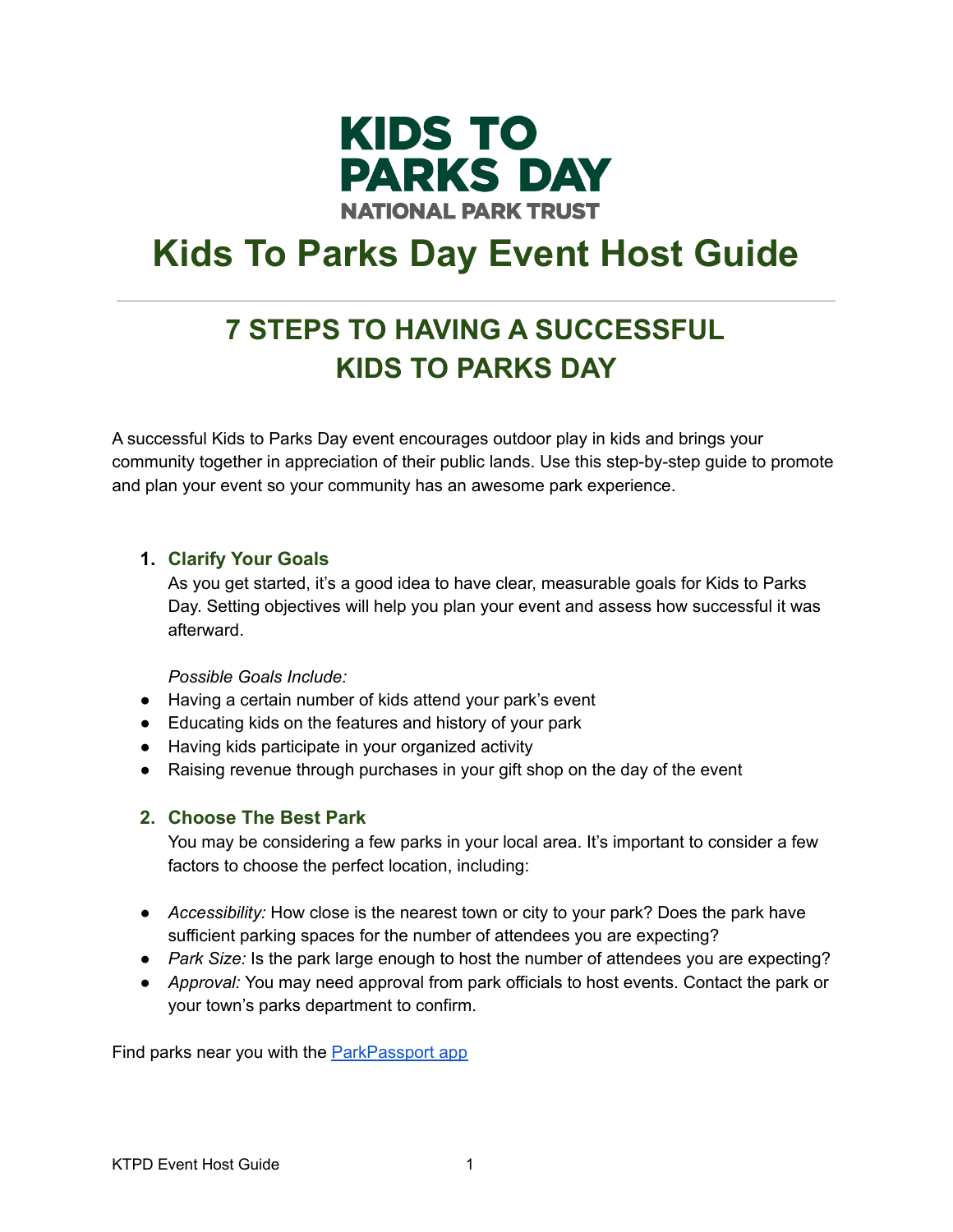# **3. Choose Your Activities**

Fun and interesting activities can create a memorable experience for the kids that attend your event. If you want to host or facilitate certain activities or games at your park, here are a few ideas:

- Biking
- Equestrian Activities
- Fishing
- Hiking
- Junior Ranger Programs
- Outdoor Service Project/Stewardship
- Paddling
- Stargazing
- Team Sports
- Wildlife Viewing
- Organized group games or other activities

Consider your park's natural features and what activities are best suited for it.

# **4. Register Your Event on Our Website**

Many families search on our Kids to Parks Day [website](https://parktrust.org/kids-to-parks-day/) and app to find their nearest Kids to Parks Day event, so we highly recommend registering your event. This way, it will be added to our national map of events and make it easy for your audience to find. Our online registration page makes this process quick and simple, and once your event is registered, you will receive additional reminders and resources. If you have questions, best practices you want to share, or ideas on how National Park Trust can better support event hosts, please email us at [kidstoparks@parktrust.org](mailto:kidstoparks@parktrust.org).

# **5. Identify Possible Partners**

There may be groups or organizations that want to help make your day successful. Partnering can help expand your event's reach and make your attendees have an even better experience. Possible partners could include:

- Schools
- Youth Groups (Boys & Girls Scouts, YMCA, etc.)
- Religious Institutions
- Sport & Outdoor Recreation Stores
- Local elected officials
- Libraries and Community Centers
- Local Parks & Recreation **Departments**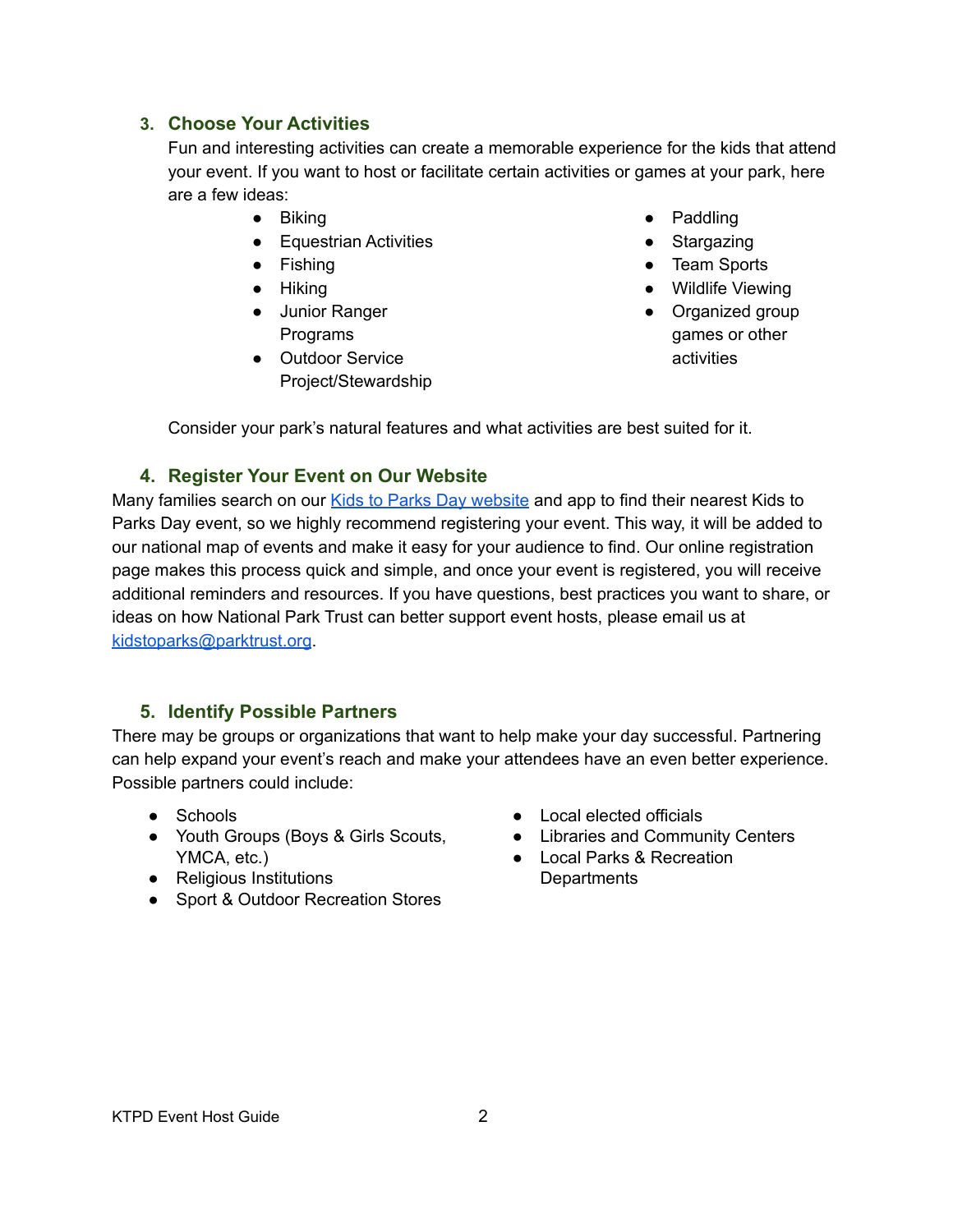# **6. Consider Logistics**

Depending on the complexity and size of your event, you may want to assign event responsibilities to members of your team. You should establish who on your team is taking on responsibility for the following tasks if they apply to your event:

- Marketing and Promotion
- Partner Outreach
- Activity Coordination
- Supplies

# **7. Promote Your Event**

The National Park Trust provides resources so you have a great turnout. These tools, such as promotional flyers, a media [outreach](https://parktrust.org/kids-to-parks-day-media-outreach-calendar/) calendar, and social media toolkit, can be found on the Kids to Parks Day [website.](https://parktrust.org/kids-to-parks-day/)